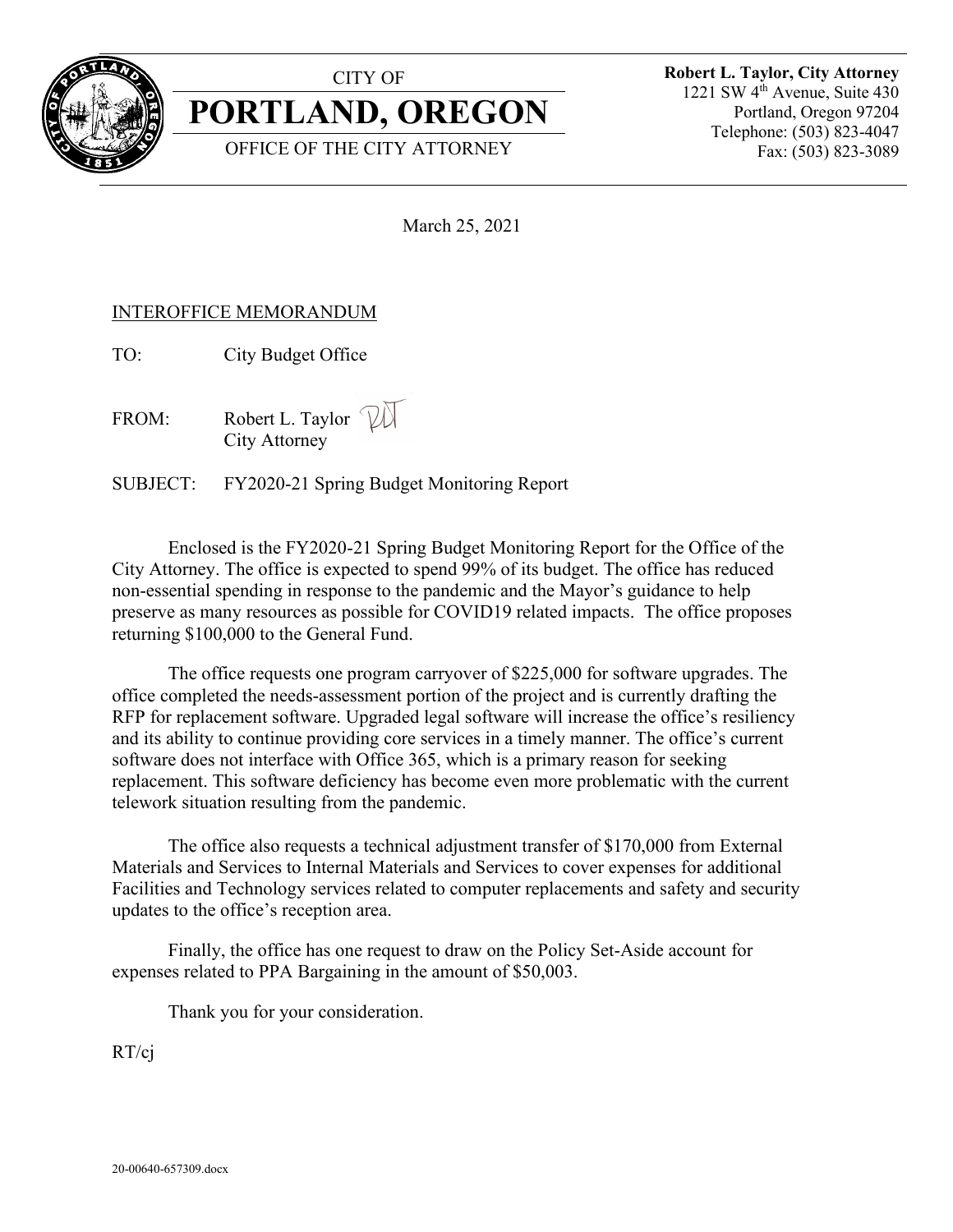# **AT - Office of the City Attorney DP Type Technical Adjustments**

**Request Name:** 11659 -Technical Adjustments

## **Package Description**

This technical adjustment transfers budget from External Materials and Services to Internal Materials and Services including \$70,000 to Technology Services to supplement its computer Lifecycle Replacement Fund and to purchase laptops, and \$100,000 to Facilities Services to make safety and security improvements to the office's reception area.

### **Service Impacts**

Most of the office's desktop computers are due for lifecycle replacement this calendar year. The office intends to replace most of its desktop computers with laptops to meet current telework needs resulting from the pandemic and to increase resilience for the future. The Lifecycle Replacement Fund requires additional funds to cover the cost difference between laptops and desktops and the office has sufficient savings in its External Materials and & Services budget for this purpose. Without this transfer, the office LCR fund will not be fully funded, resulting in inefficient and cumbersome use of desktop computers rather than more efficient laptops.

Over the past several years, City Hall and the City Attorney's office have experienced an increase in potential threats to the safety and security of staff and visitors. The office is working with the Facilities division to design and build a secure reception area that allows employee-only access to interior office space and also provides some COVID19 protection to staff and visitors. Without this funding, the office's reception area will remain an open space where staff do not feel safe or secure and where unauthorized persons can easily gain entry and access to confidential information and internal office space.

### **Equity Impacts**

Investing in laptops rather than desktops will provide flexibility and help employees be able to work efficiently from any location to better serve the City. Without the laptops, employees would need to provide computer equipment at their own expense, and employees with fewer resources would be more heavily impacted.

Attorneys have individual offices, while support staff members work in cubicles in open spaces. At times, the office has experienced unauthorized members of the public accessing these open spaces, which has caused considerable safety concerns for staff working in the open spaces. Providing a more secure reception area will allow staff to feel safer, which will make their working situation more equitable compared to the attorneys in individual offices.

| <b>Account Name</b> |                                        | 2020-21 SPRING Requested<br>Adi |  |
|---------------------|----------------------------------------|---------------------------------|--|
| Expense             | <b>External Materials and Services</b> | $-170,000$                      |  |
|                     | Internal Materials and Services        | 170,000                         |  |
| <b>Expense</b>      | Sum:                                   | 0                               |  |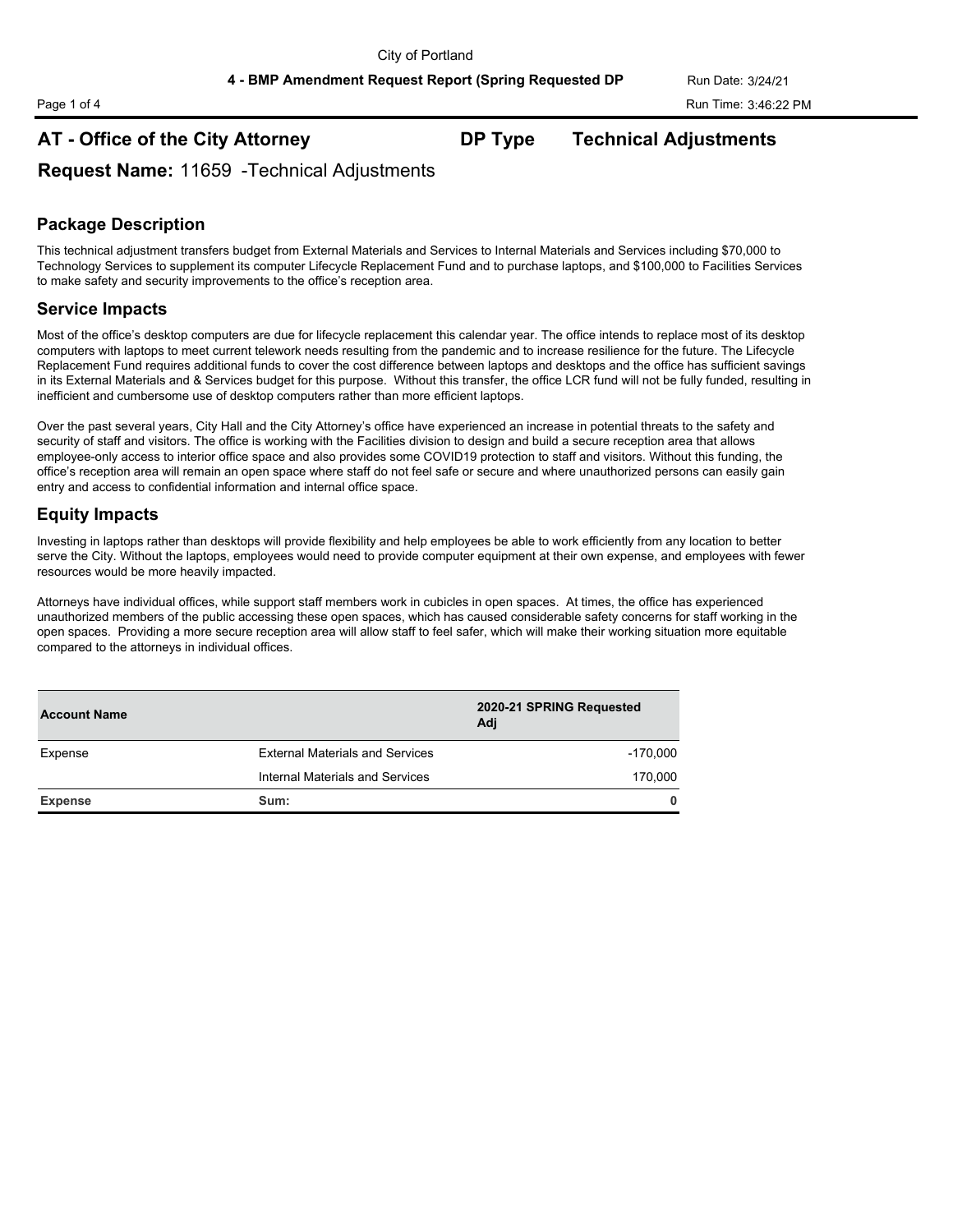## **AT - Office of the City Attorney DP Type GF Program Carryover**

**Request Name:** 11660 -Tech Carryover

## **Package Description**

The office created a technology replacement fund several years ago to help fund technology upgrades that cannot be funded within one annual budget. The office has \$275,000 set aside for upgrades to its practice management and e-discovery software applications. The office completed the first phase of developing requirements for the practice management system and was working with the Procurement Division to draft the request for proposals when the pandemic hit. The pandemic has delayed the work. However, getting a new practice management system in place is critical to core bureau operations. The office proposes returning \$50,000 to the General Fund to help with the City's revenue shortfall and requests carryover of \$225,000 to continue the office's technology upgrades.

#### **Service Impacts**

The office began a technology replacement fund a few years ago to save money for software replacement and implementation that cannot be funded within its annual budget. The office is preparing to replace its outdated practice management software. This system is critical for managing litigation cases, deadlines, legal advice, and other work. It also contains a knowledgebase of all City Attorney legal opinions and advice. Because timeliness is very important to providing good legal advice, the ability to quickly locate pertinent records and data is critical to the office's core mission of providing excellent legal services to the City. In addition, the office also plans to upgrade its e-discovery software to a more modern and efficient application. Having up-to-date, functioning legal software is a necessity.

## **Equity Impacts**

The office works to ensure that all Portlanders have access to City services, benefits and programs free from discrimination, and that the civil rights of all Portlanders are legally recognized and protected by the City and its contractors and grantees. The office advises the City in programmatic areas such as the ADA and Title VI, the sick leave ordinance, fair contracting, hiring practices and implementation of the City's civil rights ordinance, and provides antidiscrimination training on civil rights and related issues to City employees. Office attorneys are trained to incorporate an equity lens into legal advice to help ensure compliance with equity related laws and policies. Having quick and easy access to office records is necessary for attorneys to provide timely legal advice to the City including advice on equity impacts.

| <b>Account Name</b> |                                        | 2020-21 SPRING Requested<br>Adj |  |
|---------------------|----------------------------------------|---------------------------------|--|
| Expense             | <b>External Materials and Services</b> | $-225.000$                      |  |
| <b>Expense</b>      | Sum:                                   | $-225,000$                      |  |
|                     |                                        |                                 |  |
| <b>Account Name</b> |                                        | 2020-21 SPRING Requested<br>Adj |  |
| Revenue             | General Fund Discretionary             | $-225.000$                      |  |
| Revenue             | Sum:                                   | $-225,000$                      |  |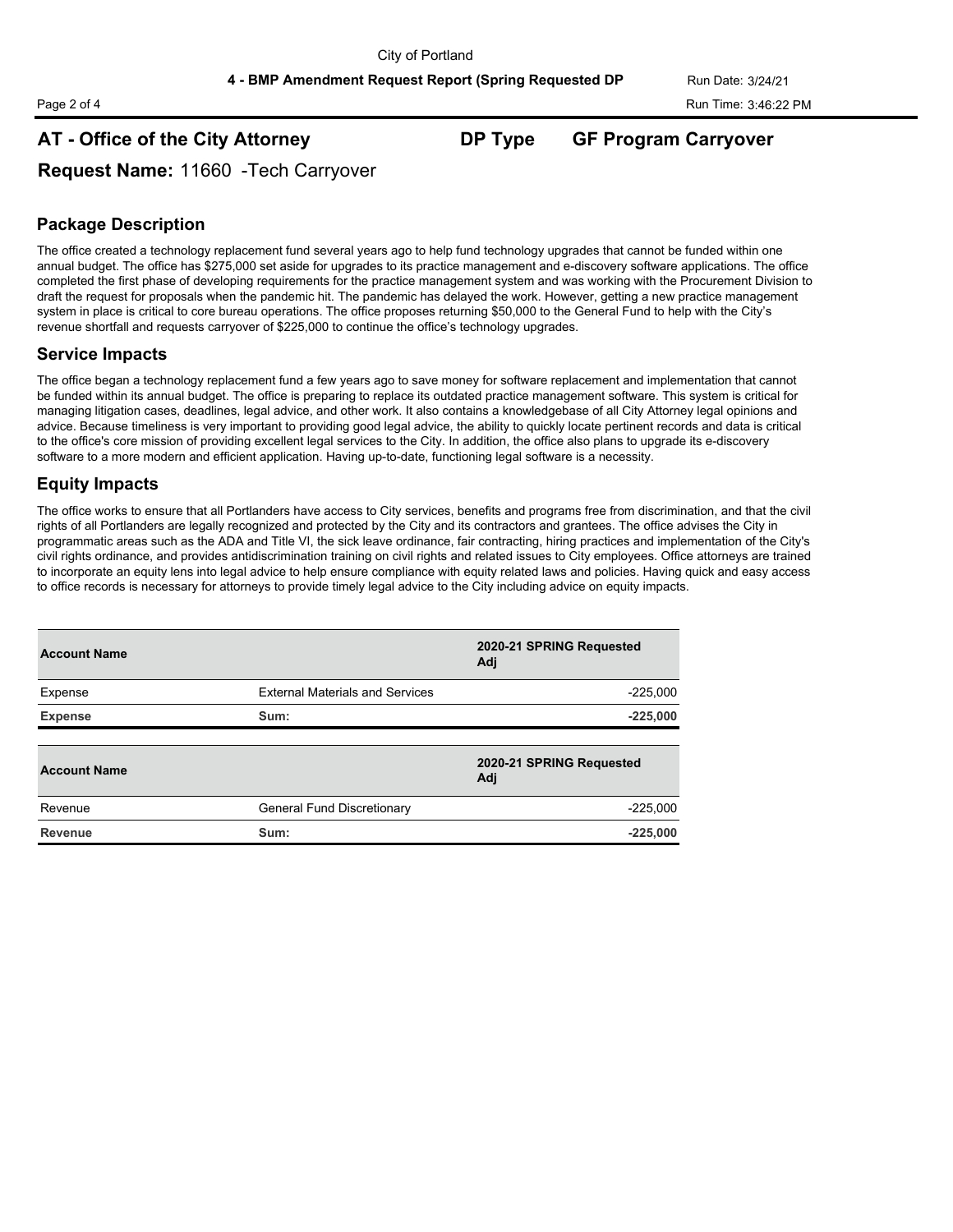# **AT - Office of the City Attorney DP Type Other Adjustments**

**Request Name:** 11719 -Policy Set Aside - Bargaining

## **Package Description**

In the FY19-20 Fall BMP, Council reserved \$250,000 in a Policy Set Aside account to pay for outside counsel costs and expenses for PPA Bargaining. Total costs incurred to date for outside counsel and ASL interpreting and captioning are \$79,019. The office requests \$50,003 for expenses incurred between October 2020 and March 2021.

#### **Service Impacts**

If this funding is not available, the City will not be able to use outside counsel for this work. Outside counsel was chosen for this work because of their specialized expertise, and the benefit of that expertise would no longer be available to the City. This could jeopardize the success of the negotiations with PPA, and could result in a delay in reaching an ultimate agreement.

### **Equity Impacts**

Specialized outside counsel will help better ensure that the City's interests are well-represented in negotiations, and that includes the City's interest in advancing issues of racial equity and justice.

| <b>Account Name</b> |                                        | 2020-21 SPRING Requested<br>Adi |  |
|---------------------|----------------------------------------|---------------------------------|--|
| Expense             | <b>External Materials and Services</b> | 50,003                          |  |
| <b>Expense</b>      | Sum:                                   | 50,003                          |  |
| <b>Account Name</b> |                                        | 2020-21 SPRING Requested<br>Adi |  |
| Revenue             | General Fund Discretionary             | 50.003                          |  |
| Revenue             | Sum:                                   | 50,003                          |  |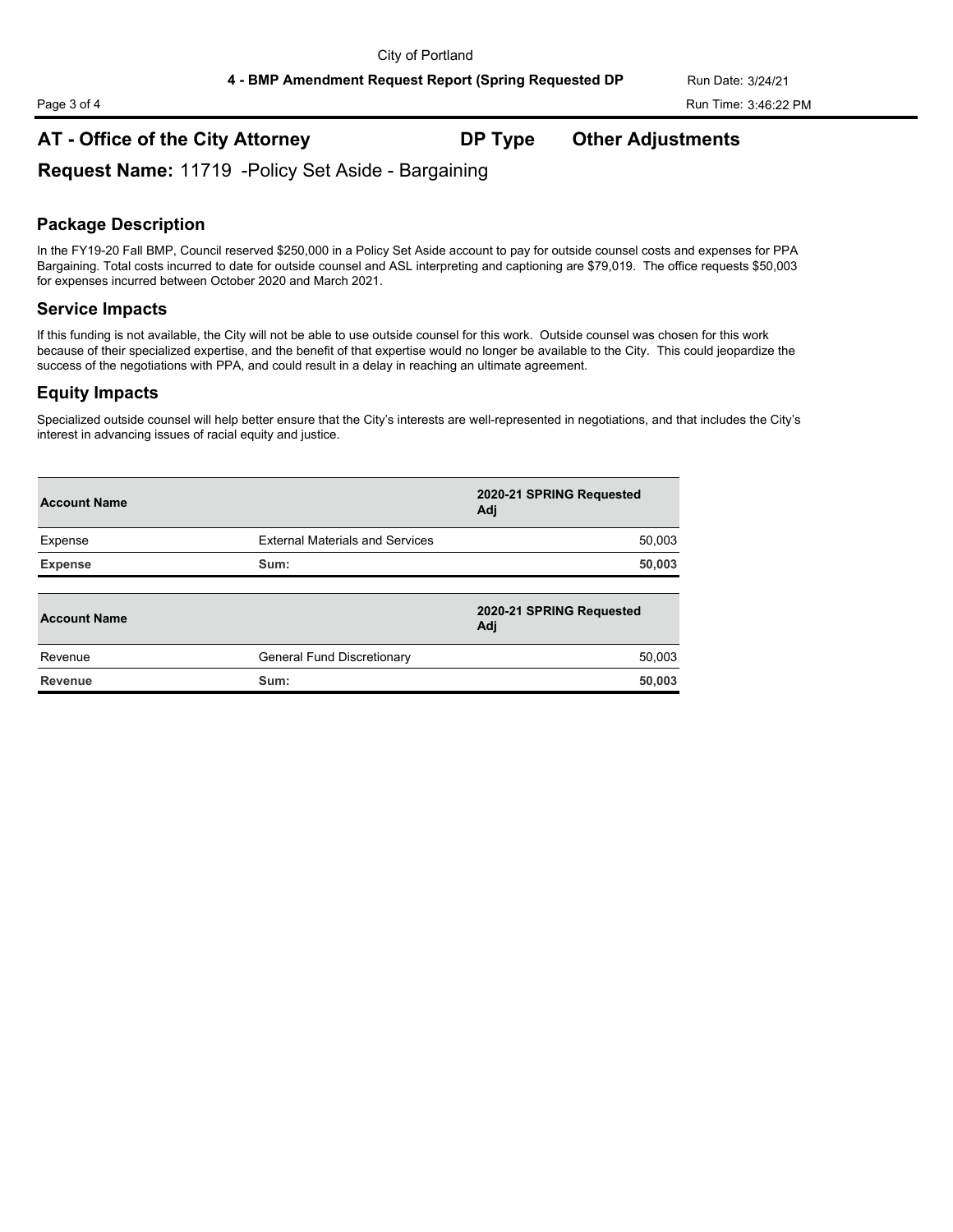# **AT - Office of the City Attorney DP Type Mid-Year Reduction**

**Request Name:** 11720 -General Fund Reduction

## **Package Description**

The office has worked diligently to reduce non-essential spending in response to the pandemic and to the Mayor's guidance to help preserve as many resources as possible for COVID19 related impacts. The office proposes returning \$100,000 to the General Fund. The office expects to have some vacancy savings and out-of-town travel savings. In addition, the office could contribute \$50,000 of its technology replacement fund to the General Fund's more immediate needs. The office's technology upgrades were paused this year due to the pandemic and are expected to resume in FY2021-22.

### **Service Impacts**

None expected.

#### **Equity Impacts**

Returning \$100,000 to the General Fund in the Spring should provide Council with some additional flexibility to support bureau budget requests next year. The funds will be used at Council's discretion but could be used to support equitable outcomes.

| <b>Account Name</b> |                                        | 2020-21 SPRING Requested<br>Adj |  |
|---------------------|----------------------------------------|---------------------------------|--|
| Expense             | <b>External Materials and Services</b> | $-100,000$                      |  |
| <b>Expense</b>      | Sum:                                   | $-100,000$                      |  |
| <b>Account Name</b> |                                        | 2020-21 SPRING Requested<br>Adj |  |
| Revenue             | General Fund Discretionary             | $-100.000$                      |  |
| Revenue             | Sum:                                   | $-100,000$                      |  |